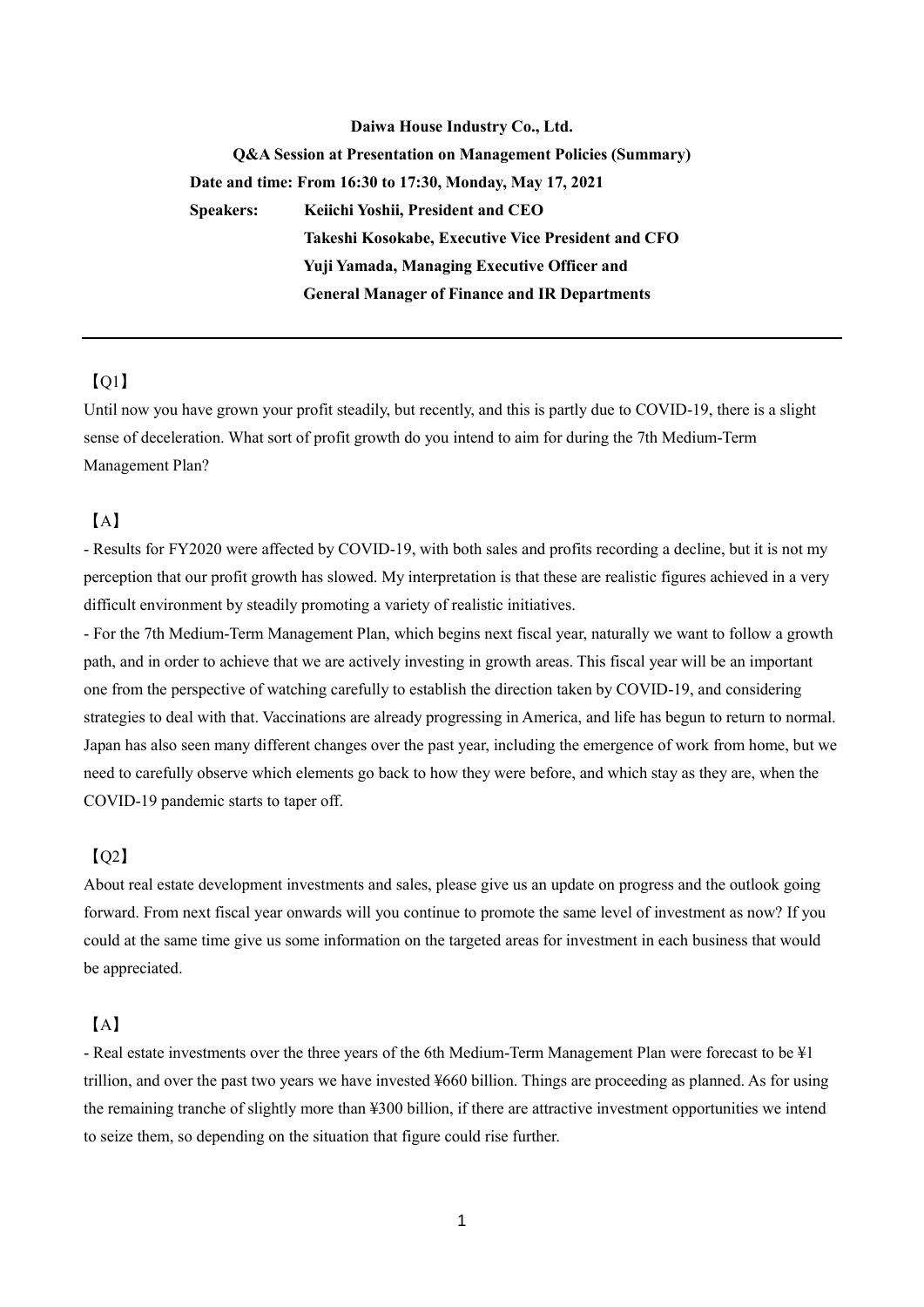- On the other hand, sale of development properties over those three years is forecast to be ¥670 billion, and we are making steady progress in this also. Rather than trying to force through sales to create short-term profits, we will keep the depreciation period in mind, sell to the right kind of buyer and for the right amount, and thus maximize profits. From a long-term perspective, I think that is the best approach both for the Company and for our stakeholders, including shareholders, so we will make judgments based on a comprehensive view of various conditions.

- Regarding the logistics facilities that are the core of investments in the Logistics, Business & Corporate Facilities Business, it goes without saying that we believe this is still an area where there is plenty of room for growth in the medium to long term, following the expansion in e-commerce, so we will take an active approach to that. We will also take a proactive stance on development of data center by leveraging our nationwide land-use information network.

- Also, and these are not real estate development investments, in the Rental Housing Business, in order to respond to demand for houses in development projects sold as a set with land for investment purposes, we are moving forward with land purchases. In addition, in the Single-Family Houses Business, the spread of work from home has led to robust demand for suburban housing. Recent orders for houses in housing development projects have been strong, and we are actively working on land purchases to meet this demand.

- In the Commercial Facilities Business, we believe that conditions for development of shopping malls has recently become slightly challenging. Conversely, there are some tenants who want a return to stand-alone suburban outlets in response to the COVID-19 pandemic, so in addition to matching them to landowners, we are also considering acquisitions of land on our own account.

#### $IO3]$

On the subject of shareholder returns, what are the assumptions underlying your forecasts this fiscal year, and what are your thoughts going forward?

## 【A】

- In FY2021, we plan to pay a commemorative dividend of ¥10 to celebrate the hundredth anniversary of the birth of our founder, Nobuo Ishibashi. This commemorative dividend represents our intention to pass on the spirit of our founder uninterrupted, and to continue to be of use to everybody in society.

- There has been no change in our desire to continue to raise the dividend by enhancing EPS by investing in growth areas. As a manager, it is my intent to fully engage with the issue of enhancing shareholder returns.

#### 【Q4】

In the data center business, you mentioned total project size for Chiba New Town of ¥500 billion. What is the background to this figure? I would also like a comment on the outlook for the data center business going forward.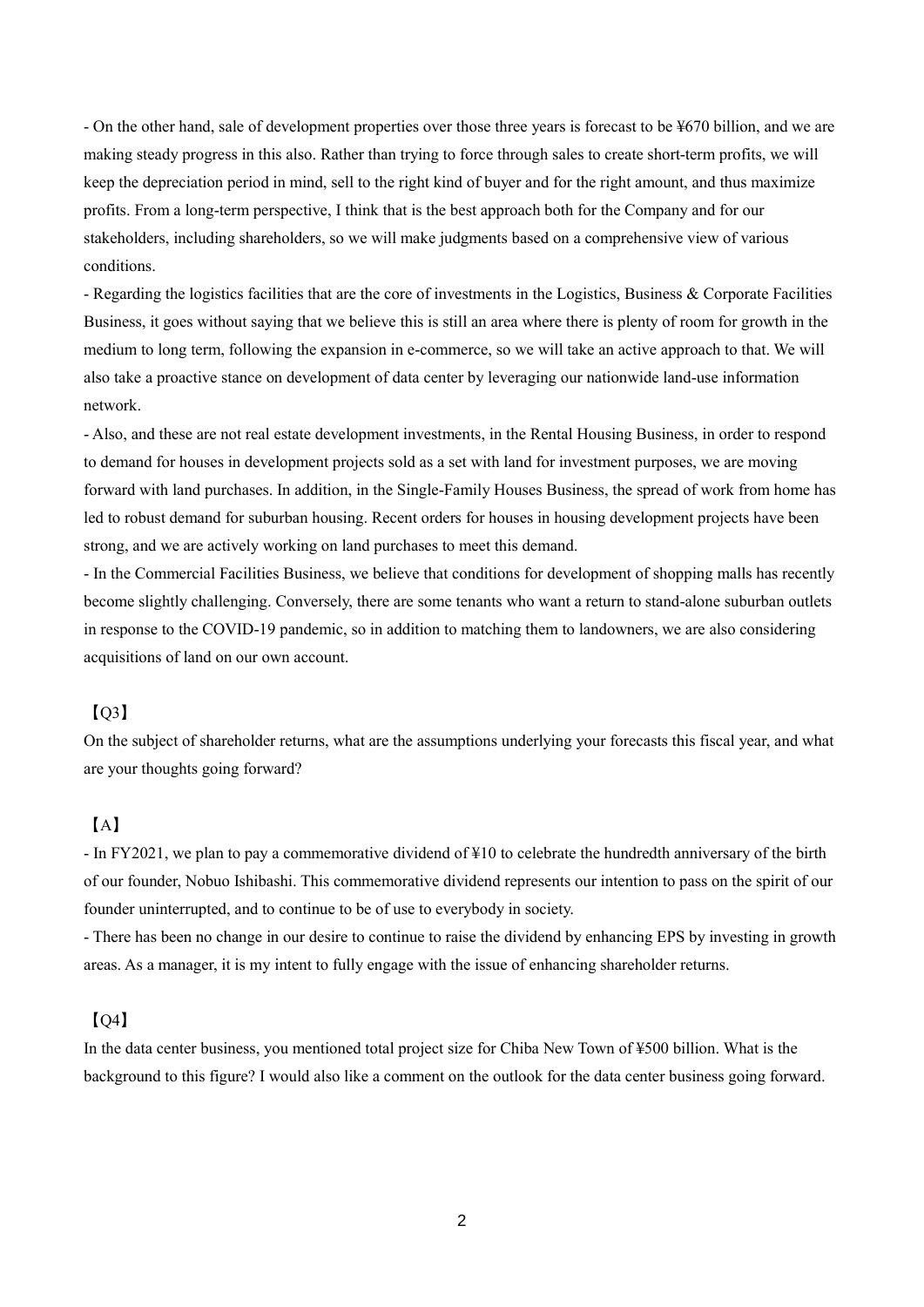## 【A】

- At first, we were thinking in terms of figures that assumed only the construction of buildings, but if the Company becomes able to develop projects that include the facilities, we think we could aim for about 6-7 times the unit price per square meter of a multi-tenant logistics facility. The total floor space of the data center park we are in the process of constructing in Inzai City (Chiba Pref.) is around 330,000m<sup>2</sup>, so we provisionally calculate that the total project size will be close to ¥500 billion.

- We are currently only working to capture simple construction work, but we are considering we how to develop ourselves going forward. We will think about the scheme needed to maximize profits, including to which buyers we should sell, hope to develop it into another "D project\*" following logistics facilities.

- In addition, it is said that another five or six large-scale data centers will be required in Japan going forward. We expect this to become quite a large market, so while cooperating with Group company Fujita, which already has a track record in this area, we will move forward with a variety of measures.

\*A business model unique to Daiwa House, enabling the Company to respond to diverse customer needs that include not only design and construction, but also everything from proposals for locations, and operations, to maintenance.

## $[05]$

With regard to your forecasts for FY2021, please share your views on where you expect an overshoot, and where there are points that concern you.

## 【A】

- This fiscal year we are forecasting operating profit of ¥320 billion. The situation varies depending on the segment, but my perception is that these figures represent the absolute minimum we want to achieve.

- We are forecasting higher sales and higher profits for the Single-Family Houses Business. In addition to America, where strong performance has continued since last fiscal year, we are also seeing robust orders in Japan. This time last year our sales activity had come almost to a stop, as a result of such actions as closing our model house exhibitions, and accordingly orders in April 2021 were up 45% year on year. We are starting to feel the strength of the recovery, and we also expect good figures for orders in May, so there is plenty of potential for an overshoot of the full-year forecasts.

- For the Rental Housing Business, we are forecasting higher sales and lower profits. Bearing in mind that the order backlog at the beginning of the fiscal year had declined by around ¥10 billion year on year, we set a conservative forecast. But orders in April 2021 rose 62% year on year, so I feel there is plenty of room to make up for the shortage at the beginning of the year. Although orders for the previous fiscal year declined by 12% year on year, from July onwards there were months in which orders were positive year on year, and we are sensing strength in resilient demand from landowners, so we expect a recovery going forward.

In addition, in rental management, the occupancy rate remained at a high 98.2% at the end of March 2021. Going forward it is possible that the occupancy rate will fall slightly due to the impact of COVID-19, but we believe that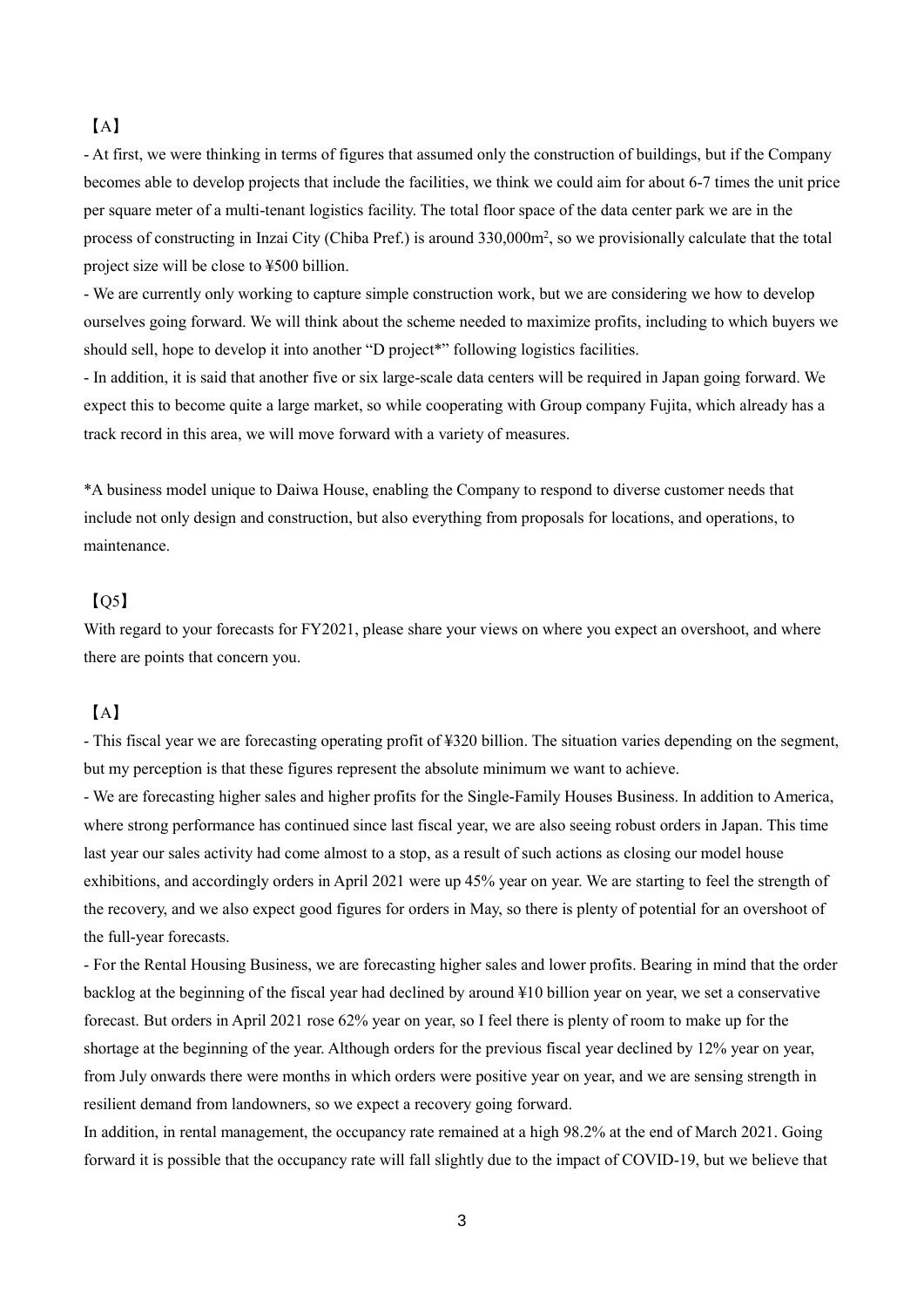there is still plenty of growth potential to be realized through strengthening cooperation between members of the Group and raising the involvement ratio of Daiwa Living.

- In the Logistics, Business and Corporate Facilities Business, there is the possibility of the segment being affected by an intensification of bidding competition for land acquisitions and by rises in material prices, but we have an adequate stock of land already acquired, and of land that has been developed for industrial parks, and so we will move forward with our plans to develop properties. However, in relation to general construction work, because some companies have been affected by COVID-19 and are delaying their capital expenditure plans, and because competition between general contractors is intensifying, we are watching the situation carefully. - Our concerns are focused, as you might expect, on the accommodation business and the sports club business, which are the areas that have been most affected by COVID-19. In FY2020, the Group's accommodation business and sports club business between them recorded an operating loss of approximately ¥30 billion. Looking at occupancy rates, Daiwa Roynet Hotel (urban hotels) saw an occupancy rate of 87% in FY2019, but that fell to 34% in FY2020. At Daiwa Royal Hotels (resort hotels) it was 60% in FY2019, and 28% in FY2020. We assume that occupancy rates for the current fiscal year will not return to normal levels. A recovery in these businesses is dependent on when the COVID-19 pandemic is resolved, so we believe that careful monitoring is required.

## $IO6]$

Stanley-Martin has performed well since it was acquired, and you say that in FY2020 it was chosen as one of the "Builder 100." What is the background to these strong results, and what is your opinion on the sustainability of this growth going forward?

## 【A】

- Our approach to M&A is to respect the other party, and to consider how becoming a Group company might lead to growth for them. This is the most important thing. My understanding is that the growth we see today is the result of Stanley-Martin having stayed true to their values, and having diligently followed their own path. The Company has steadily built its business, while purchasing land in Washington, over the course of more than 50 years, and their approach to manufacturing is extraordinarily similar to our own. Rather than implementing a simple M&A strategy it has worked to ensure full transfers of business, and has gradually increased the number of states in which it does business to expand its operations.

- If there are conservative elements to Stanley-Martin's forecast for the current fiscal year, one of them might be its housing loan subsidiary. Last fiscal year saw demand for refinancing generated by low interest rates, and the subsidiary recorded approximately ¥7 billion in profits, but this year they have only incorporated ¥1 billion into the forecast. However, even taking this into account, I think Stanley-Martin will grow its earnings further.

#### 【Q7】

You said that the progressive obsolescence of public wholesale markets is creating demand for redevelopment. What level of potential do you think there is in this area? If you could also comment on the state of competition that would be appreciated.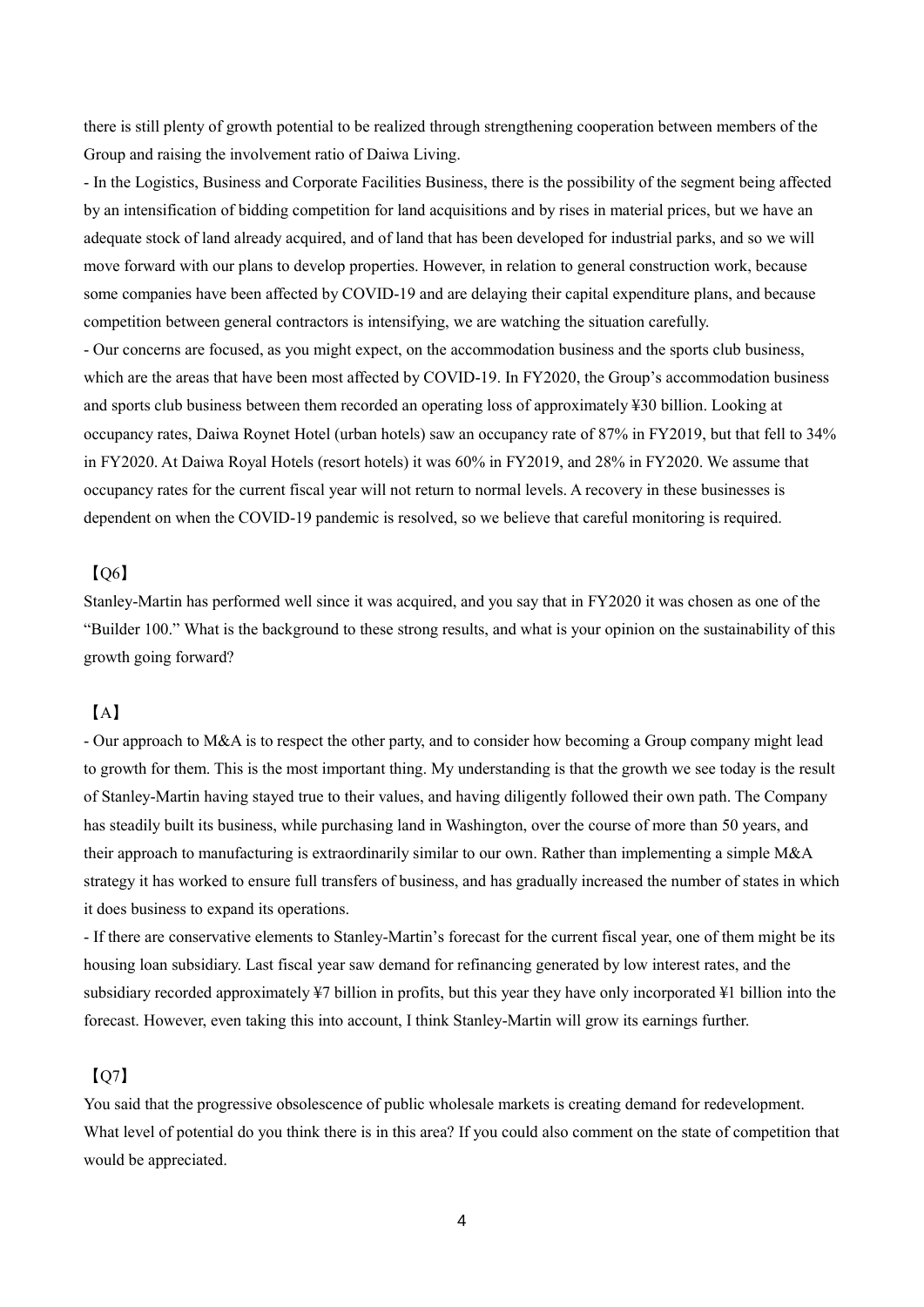(Reference) FY2021 Presentation on Management Policies p.14: Future growth are in the Logistics, Business & Corporate Facilities Business (2)

## 【A】

- For the redevelopment of the Toyama public wholesale market, we have leveraged our unique strengths in being able to combine both commercial facilities and retail outlets to obtain the right of preferential negotiation. There are around 200 municipal wholesale markets nationwide but the so-called targets, where we can expect demand for rebuilding, come to just under 100 locations.

- In urban area such as the Tokyo metropolitan area and the Kinki area there may be some competition, but in the suburbs, we believe that the ability to use our nationwide network of offices and to provide proposals that make best use of local features is a strength. Accordingly, we have positioned this is a growth area. For example, during the course of redevelopment we may be asked by a client to build a hotel, and we believe we can leverage our varied portfolio to provide such multi-purpose project proposals. By having each business division work together in response to such demand, we will steadily take advantage of such business opportunities.

#### $[0.8]$

Going forward, what is the outlook for each area in the overseas business?

(Reference) FY2021 Presentation on Management Policies p.15: Overseas Business Status and Future Outlook

### 【A】

- In the overseas business, we are planning sales of ¥400 billion for FY2021, but I think there is room for us to improve our plan.

- In America, in addition to Stanley-Martin, FY2020 acquisition Trumark Companies, LLC will begin to contribute to sales according to plan, so we have expectations in that direction.

- In Australia, we faced serious difficulties last year, due to an economic slump caused by COVID-19, but the housing market is heading towards recovery, helped by governmental policies to support housing purchases. Meanwhile, in the Box Hill Project residential housing development is currently under way in the suburbs of Sydney, the approximately 1,500 blocks of land are selling better than expected. Group company Rawson Group is building houses for housing developments in part of the site, which has led to the generation of synergy effects. Earnings this fiscal year are expected to improve on those of the previous fiscal year.

- The condominiums business in China is extremely strong, with projects in Nantong and Changzhou having already sold out completely. Nantong will contribute to earnings starting from this fiscal year, and Changzhou to those of next fiscal year. We are also engaged in condominium management business in China, and the number of condominiums under management is expected to exceed 10,000 units, including those to be completed. Going forward we expect the management business to also contribute to earnings.

*-* In ASEAN, we faced a serious situation due to COVID-19, but leasing of logistics facilities that we are developing in Indonesia is moving forward.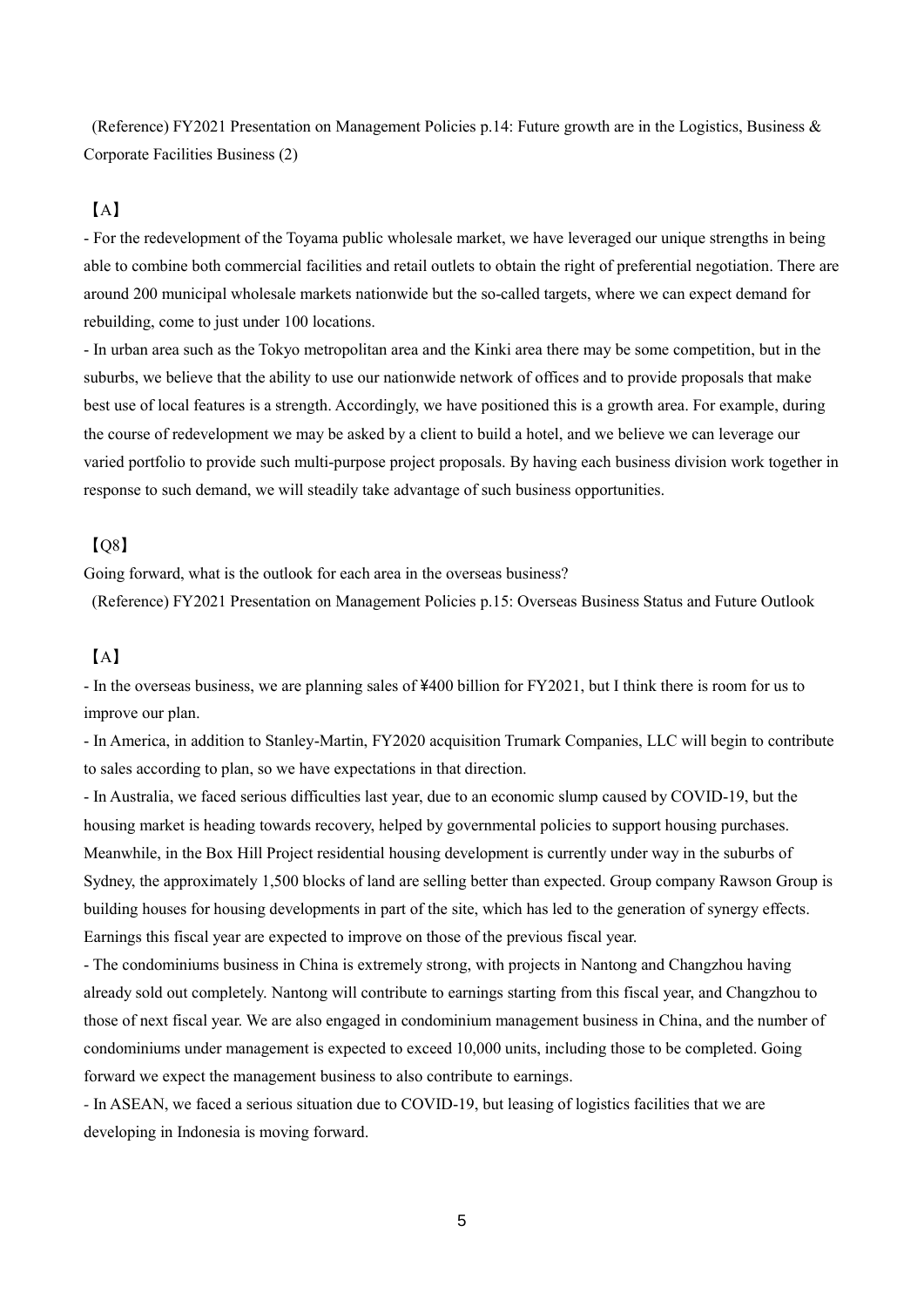- As our first step into Europe, in December 2020 we acquired Flexbuild Holding B.V., which is involved mainly in the sale and rental of modular building products in the Netherlands. We have heard that during the COVID-19 pandemic demand for unit housing has been rising in various forms, and we will follow their growth strategy with interest going forward.

#### $[0.09]$

In the 7th Medium-Term Management Plan the main theme is "maintain a good balance between vigorous growth and stability." Please tell us what you mean when you use the terms "vigorous growth" and "stability."

#### 【A】

- First, by "stability" we mean strengthening governance. As a prerequisite for conducting our business activities, it is essential that we have put in place a system of legal compliance. We came up with the message "management for a balance of growth and stability" back in President Murakami's time in office, and we have returned to it once again, because we must become, even more so than ever, a company chosen by others.

- As for "vigorous growth," this expresses our intention that the introduction of the business division-based system will strengthen cooperation between Group companies under their respective divisions, leading to maximization of profit for the Group as a whole. As I used this as an example at the previous presentation of management policies, as a result of these changes in organizational structure, Group company Royal Home Centers has been incorporated into the Commercial Facilities Division. Through cooperation between Royal Home Centers and non-consolidated Daiwa House's Commercial Facilities Division, which has constructed many home centers over the years, we plan to seize opportunities to expand the business. In the Rental Housing Business, as I said earlier, by raising the involvement ratio of Daiwa Living, we will open a path to growth for the entire business division. - We will also cultivate new areas to drive growth, such as data centers, the overseas business and other business.

#### 【Q10】

Given current conditions in the real estate market and financial policy as it is today, I do not necessarily think that you need to rigorously adhere to this benchmark debt-equity ratio of 0.5 times, but I would like to hear your opinions on capital policy going forward.

#### 【A】

- Going forward we intend to maintain fiscal discipline. Our total assets in FY2020 exceeded ¥5 trillion. The debtequity ratio is a brake on our activity, and as an indicator we believe it encourages each business division to think about management, and not only investment but also what it needs to do to properly recover that investment. - The next Medium-Term Management Plan will also incorporate an awareness of return on invested capital (ROIC). We want to create not only investment real estate, but a highly asset-efficient balance sheet. We have not yet decided specific figures, but we are moving forward with discussions about what level of growth is required, and what level of shareholder returns are desirable, in order to achieve the ROE target that we have promised to you while simultaneously maintaining the fiscal discipline of the debt-equity ratio.